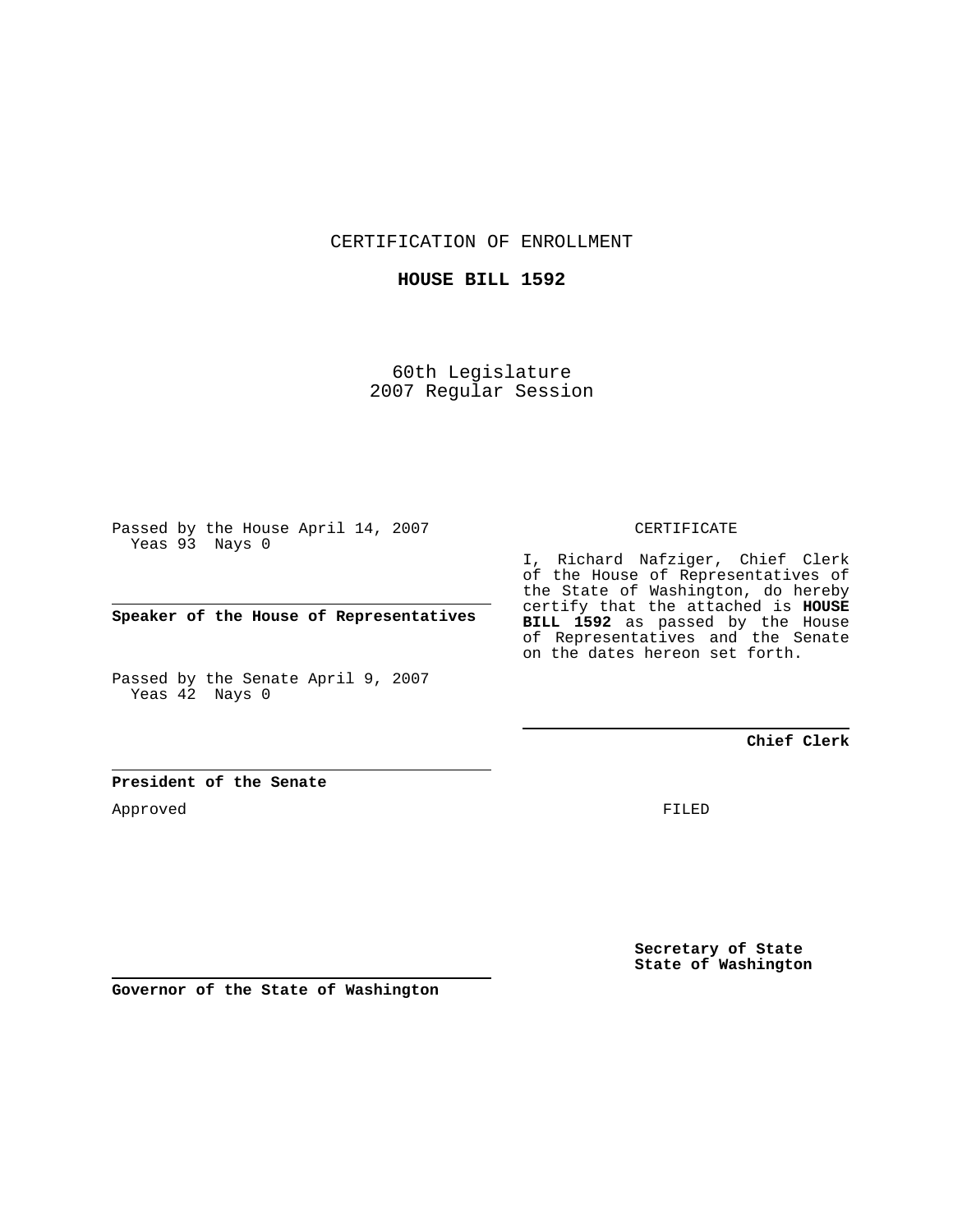# **HOUSE BILL 1592** \_\_\_\_\_\_\_\_\_\_\_\_\_\_\_\_\_\_\_\_\_\_\_\_\_\_\_\_\_\_\_\_\_\_\_\_\_\_\_\_\_\_\_\_\_

\_\_\_\_\_\_\_\_\_\_\_\_\_\_\_\_\_\_\_\_\_\_\_\_\_\_\_\_\_\_\_\_\_\_\_\_\_\_\_\_\_\_\_\_\_

### AS AMENDED BY THE SENATE

Passed Legislature - 2007 Regular Session

**State of Washington 60th Legislature 2007 Regular Session**

**By** Representative Hurst; by request of Indeterminate Sentence Review Board

Read first time 01/23/2007. Referred to Committee on Human Services.

 AN ACT Relating to the indeterminate sentenced offenders; and amending RCW 9.95.011, 9.95.420, 9.95.435, and 9.96.050.

BE IT ENACTED BY THE LEGISLATURE OF THE STATE OF WASHINGTON:

 **Sec. 1.** RCW 9.95.011 and 2002 c 174 s 2 are each amended to read as follows:

 (1) When the court commits a convicted person to the department of corrections on or after July 1, 1986, for an offense committed before July 1, 1984, the court shall, at the time of sentencing or revocation of probation, fix the minimum term. The term so fixed shall not exceed the maximum sentence provided by law for the offense of which the person is convicted.

 The court shall attempt to set the minimum term reasonably consistent with the purposes, standards, and sentencing ranges adopted under RCW 9.94A.850, but the court is subject to the same limitations as those placed on the board under RCW 9.92.090, 9.95.040 (1) through (4), 9.95.115, 9A.32.040, 9A.44.045, and chapter 69.50 RCW. The court's minimum term decision is subject to review to the same extent as a minimum term decision by the parole board before July 1, 1986.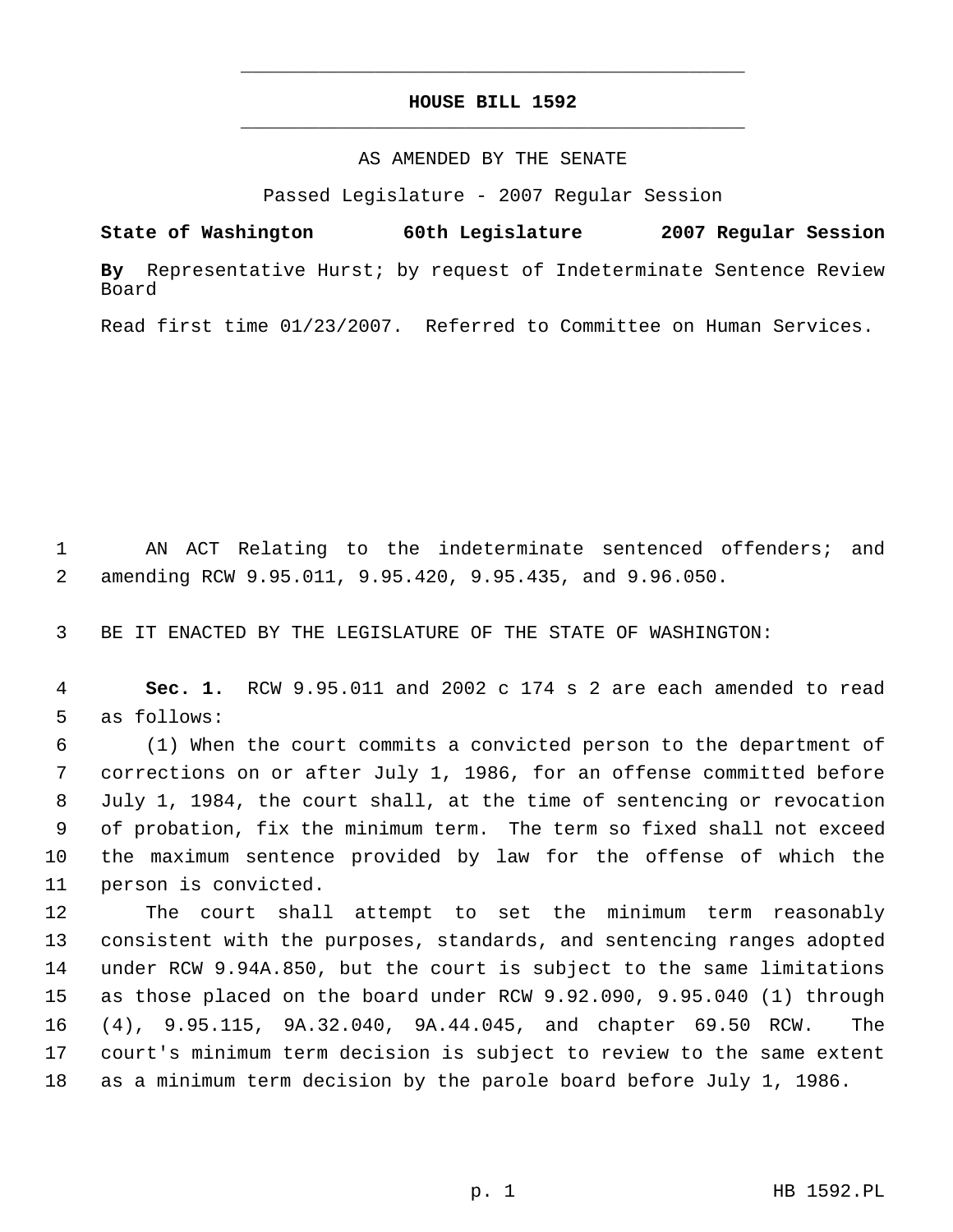Thereafter, the expiration of the minimum term set by the court minus any time credits earned under RCW 9.95.070 and 9.95.110 constitutes the parole eligibility review date, at which time the board may consider the convicted person for parole under RCW 9.95.100 and 9.95.110 and chapter 72.04A RCW. Nothing in this section affects the board's authority to reduce or increase the minimum term, once set by the court, under RCW 9.95.040, 9.95.052, 9.95.055, 9.95.070, 9.95.080, 9.95.100, 9.95.115, 9.95.125, or 9.95.047.

 (2)(a) Except as provided in (b) of this subsection, not less than ninety days prior to the expiration of the minimum term of a person sentenced under RCW 9.94A.712, for a sex offense committed on or after September 1, 2001, less any time credits permitted by statute, the board shall review the person for conditional release to community custody as provided in RCW 9.95.420. If the board does not release the person, it shall set a new minimum term not to exceed an additional  $((two))$  five years. The board shall review the person again not less than ninety days prior to the expiration of the new minimum term.

 (b) If at the time a person sentenced under RCW 9.94A.712 for a sex offense committed on or after September 1, 2001, arrives at a department of corrections facility, the offender's minimum term has expired or will expire within one hundred twenty days of the offender's arrival, then no later than one hundred twenty days after the offender's arrival at a department of corrections facility, but after the board receives the results from the end of sentence review process and the recommendations for additional or modified conditions of community custody from the department, the board shall review the person for conditional release to community custody as provided in RCW 9.95.420. If the board does not release the person, it shall set a new 29 minimum term not to exceed an additional  $((\text{two}))$  five years. The board shall review the person again not less than ninety days prior to the expiration of the new minimum term.

 (c) In setting a new minimum term, the board may consider the length of time necessary for the offender to complete treatment and programming as well as other factors that relate to the offender's 35 release under RCW 9.95.420. The board's rules shall permit an offender to petition for an earlier review if circumstances change or the board 37 receives new information that would warrant an earlier review.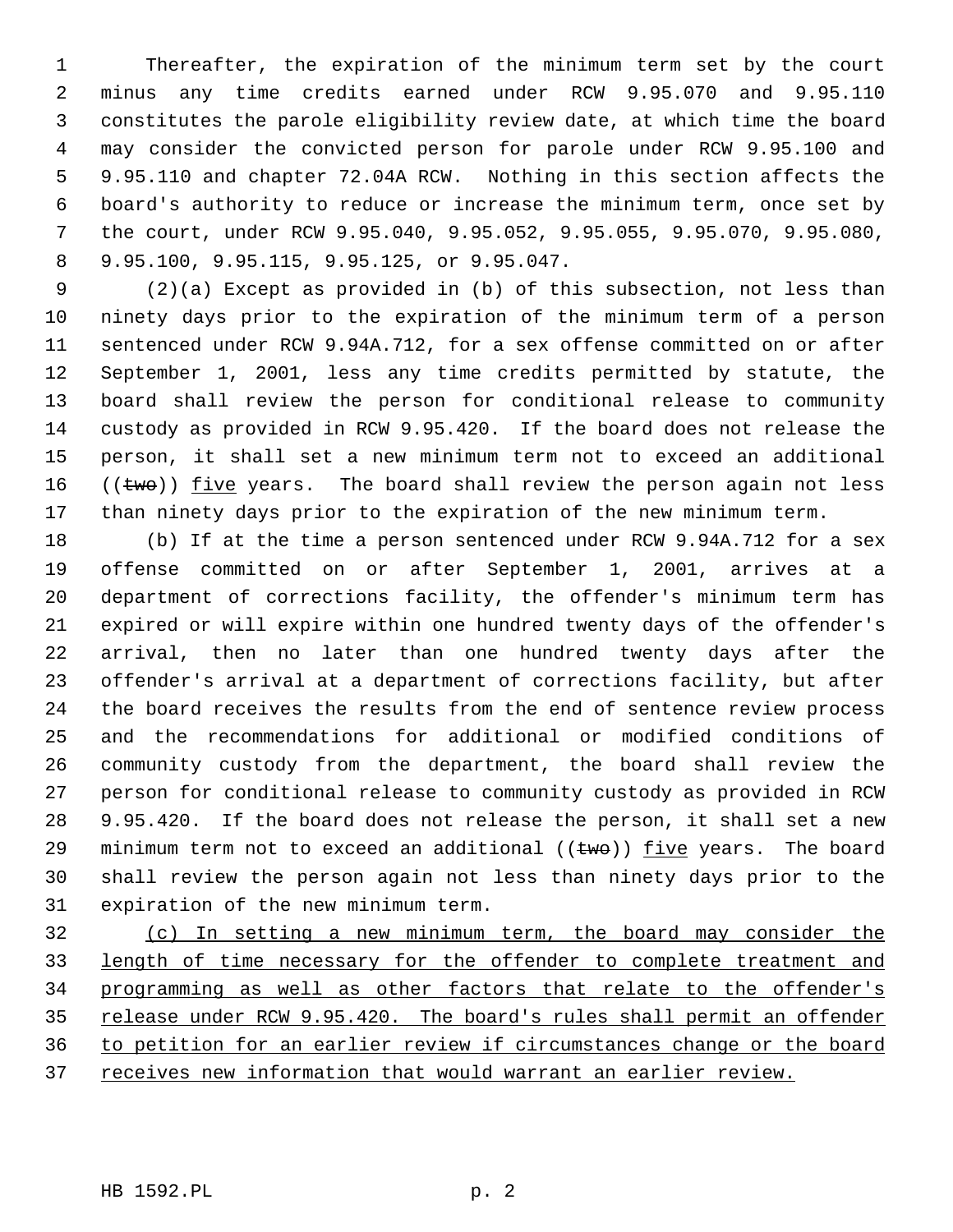**Sec. 2.** RCW 9.95.420 and 2006 c 313 s 2 are each amended to read as follows:

 (1)(a) Except as provided in (c) of this subsection, before the expiration of the minimum term, as part of the end of sentence review process under RCW 72.09.340, 72.09.345, and where appropriate, 72.09.370, the department shall conduct, and the offender shall participate in, an examination of the offender, incorporating methodologies that are recognized by experts in the prediction of sexual dangerousness, and including a prediction of the probability that the offender will engage in sex offenses if released.

 (b) The board may contract for an additional, independent examination, subject to the standards in this section.

 (c) If at the time the sentence is imposed by the superior court the offender's minimum term has expired or will expire within one hundred twenty days of the sentencing hearing, the department shall conduct, within ninety days of the offender's arrival at a department of corrections facility, and the offender shall participate in, an examination of the offender, incorporating methodologies that are recognized by experts in the prediction of sexual dangerousness, and including a prediction of the probability that the offender will engage in sex offenses if released.

 (2) The board shall impose the conditions and instructions provided for in RCW 9.94A.720. The board shall consider the department's recommendations and may impose conditions in addition to those recommended by the department. The board may impose or modify conditions of community custody following notice to the offender.

 (3)(a) Except as provided in (b) of this subsection, no later than ninety days before expiration of the minimum term, but after the board receives the results from the end of sentence review process and the recommendations for additional or modified conditions of community custody from the department, the board shall conduct a hearing to determine whether it is more likely than not that the offender will engage in sex offenses if released on conditions to be set by the board. The board may consider an offender's failure to participate in an evaluation under subsection (1) of this section in determining whether to release the offender. The board shall order the offender released, under such affirmative and other conditions as the board determines appropriate, unless the board determines by a preponderance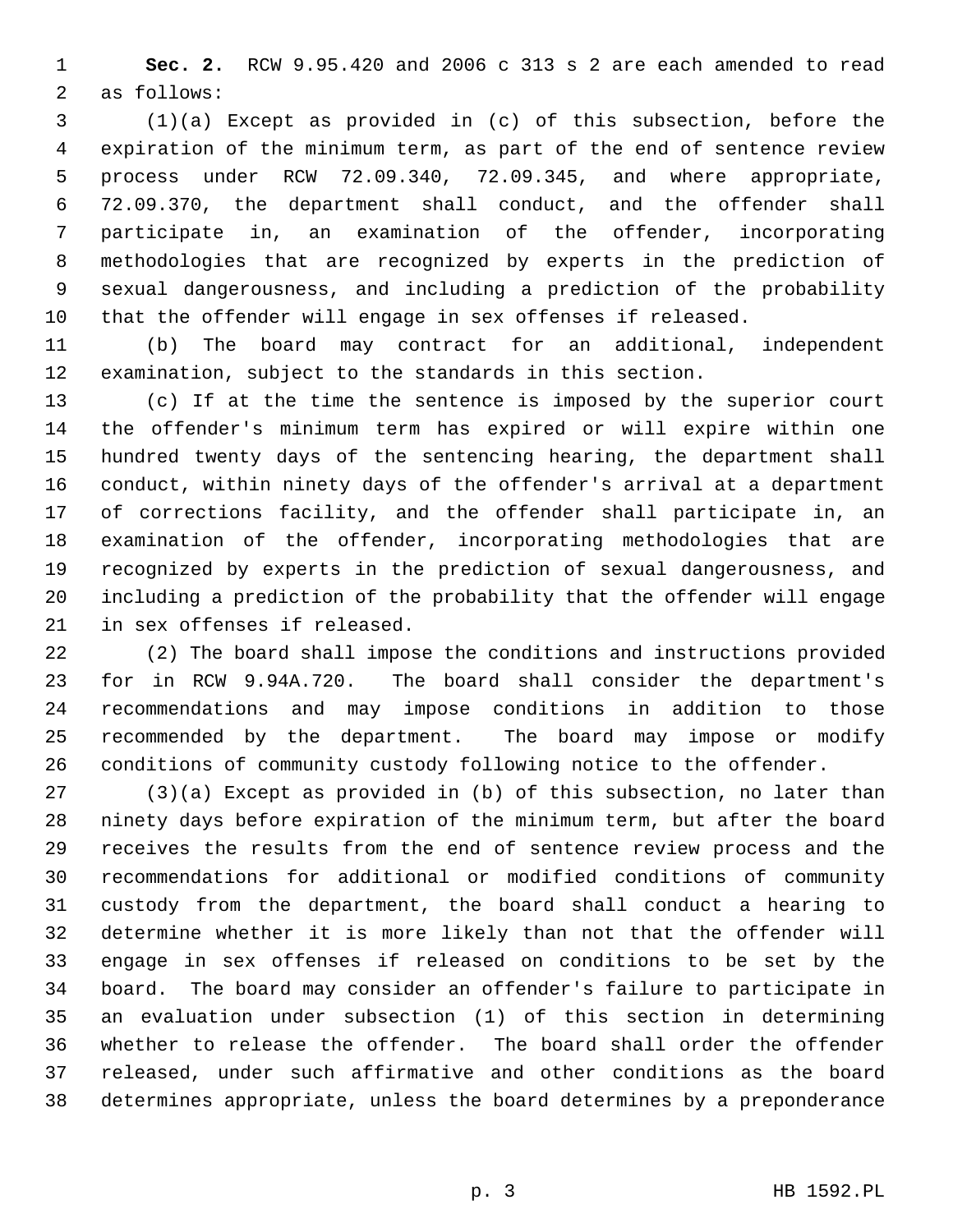of the evidence that, despite such conditions, it is more likely than not that the offender will commit sex offenses if released. If the board does not order the offender released, the board shall establish 4 a new minimum term((<del>, not to exceed an additional two years</del>)) as provided in RCW 9.95.011.

 (b) If at the time the offender's minimum term has expired or will expire within one hundred twenty days of the offender's arrival at a department of correction's facility, then no later than one hundred twenty days after the offender's arrival at a department of corrections facility, but after the board receives the results from the end of sentence review process and the recommendations for additional or modified conditions of community custody from the department, the board shall conduct a hearing to determine whether it is more likely than not that the offender will engage in sex offenses if released on conditions to be set by the board. The board may consider an offender's failure to participate in an evaluation under subsection (1) of this section in determining whether to release the offender. The board shall order the offender released, under such affirmative and other conditions as the board determines appropriate, unless the board determines by a preponderance of the evidence that, despite such conditions, it is more likely than not that the offender will commit sex offenses if released. If the board does not order the offender released, the board shall 23 establish a new minimum term((, not to exceed an additional two years)) as provided in RCW 9.95.011.

 (4) In a hearing conducted under subsection (3) of this section, the board shall provide opportunities for the victims of any crimes for which the offender has been convicted to present oral, video, written, or in-person testimony to the board. The procedures for victim input shall be developed by rule. To facilitate victim involvement, county prosecutor's offices shall ensure that any victim impact statements and known contact information for victims of record are forwarded as part of the judgment and sentence.

 **Sec. 3.** RCW 9.95.435 and 2003 c 218 s 1 are each amended to read as follows:

 (1) If an offender released by the board under RCW 9.95.420 violates any condition or requirement of community custody, the board may transfer the offender to a more restrictive confinement status to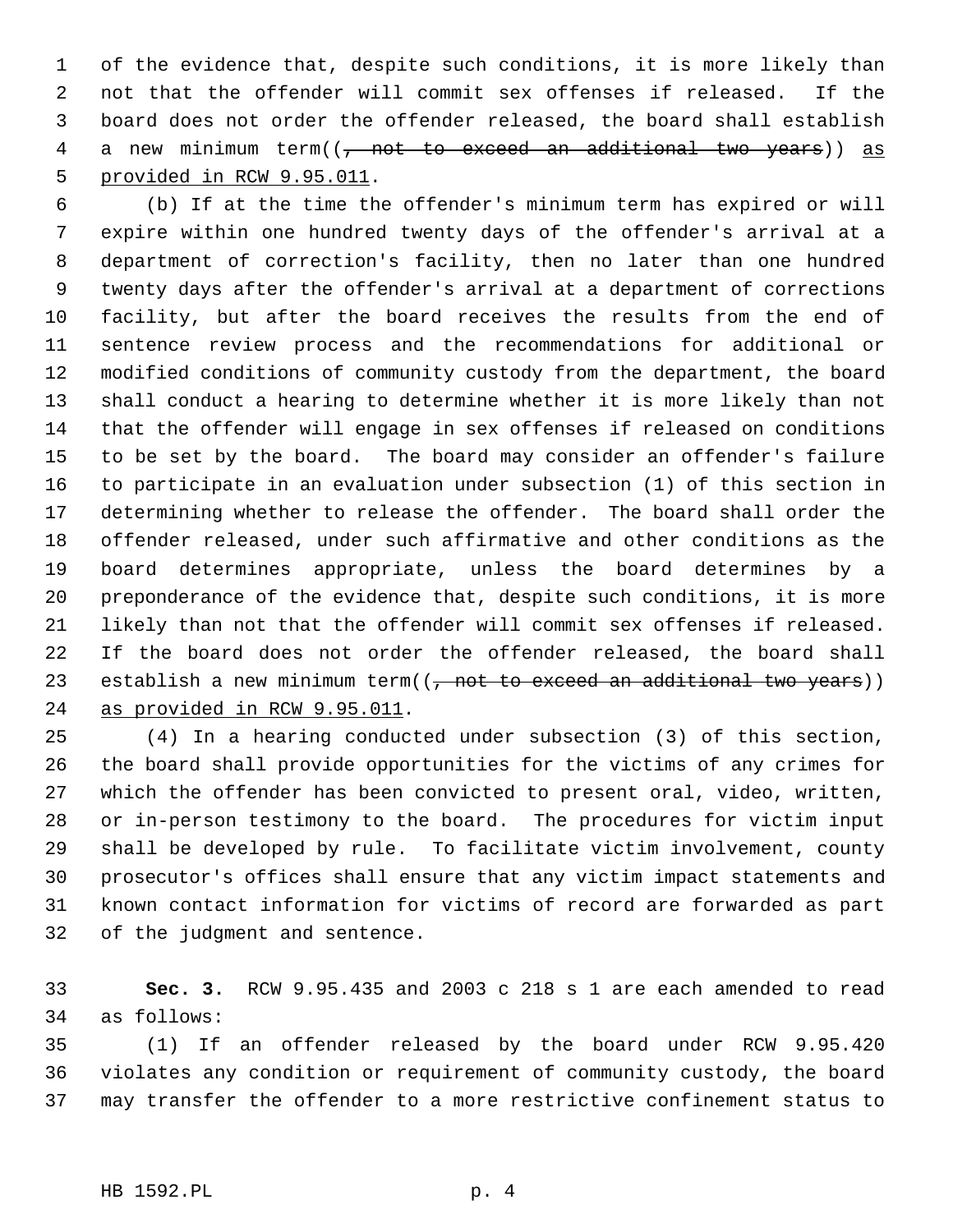serve up to the remaining portion of the sentence, less credit for any period actually spent in community custody or in detention awaiting disposition of an alleged violation and subject to the limitations of subsection (2) of this section.

 (2) Following the hearing specified in subsection (3) of this section, the board may impose sanctions such as work release, home detention with electronic monitoring, work crew, community restitution, inpatient treatment, daily reporting, curfew, educational or counseling sessions, supervision enhanced through electronic monitoring, or any 10 other sanctions available in the community, or may suspend the release and sanction up to sixty days' confinement in a local correctional 12 facility for each violation, or revoke the release to community custody whenever an offender released by the board under RCW 9.95.420 violates any condition or requirement of community custody.

 (3) If an offender released by the board under RCW 9.95.420 is accused of violating any condition or requirement of community custody, he or she is entitled to a hearing before the board or a designee of the board prior to the imposition of sanctions. The hearing shall be considered as offender disciplinary proceedings and shall not be subject to chapter 34.05 RCW. The board shall develop hearing procedures and a structure of graduated sanctions consistent with the hearing procedures and graduated sanctions developed pursuant to RCW 9.94A.737. The board may suspend the offender's release to community custody and confine the offender in a correctional institution owned, operated by, or operated under contract with the state prior to the hearing unless the offender has been arrested and confined for a new criminal offense.

 (4) The hearing procedures required under subsection (3) of this section shall be developed by rule and include the following:

 (a) Hearings shall be conducted by members or designees of the board unless the board enters into an agreement with the department to use the hearing officers established under RCW 9.94A.737;

33 (b) The board shall provide the offender with ((written notice of 34  $the violation$ ,)) findings and conclusions which include the evidence relied upon, and the reasons the particular sanction was imposed. ((The notice shall include a statement of the rights specified in this 37 subsection, and the offender's)) The board shall notify the offender of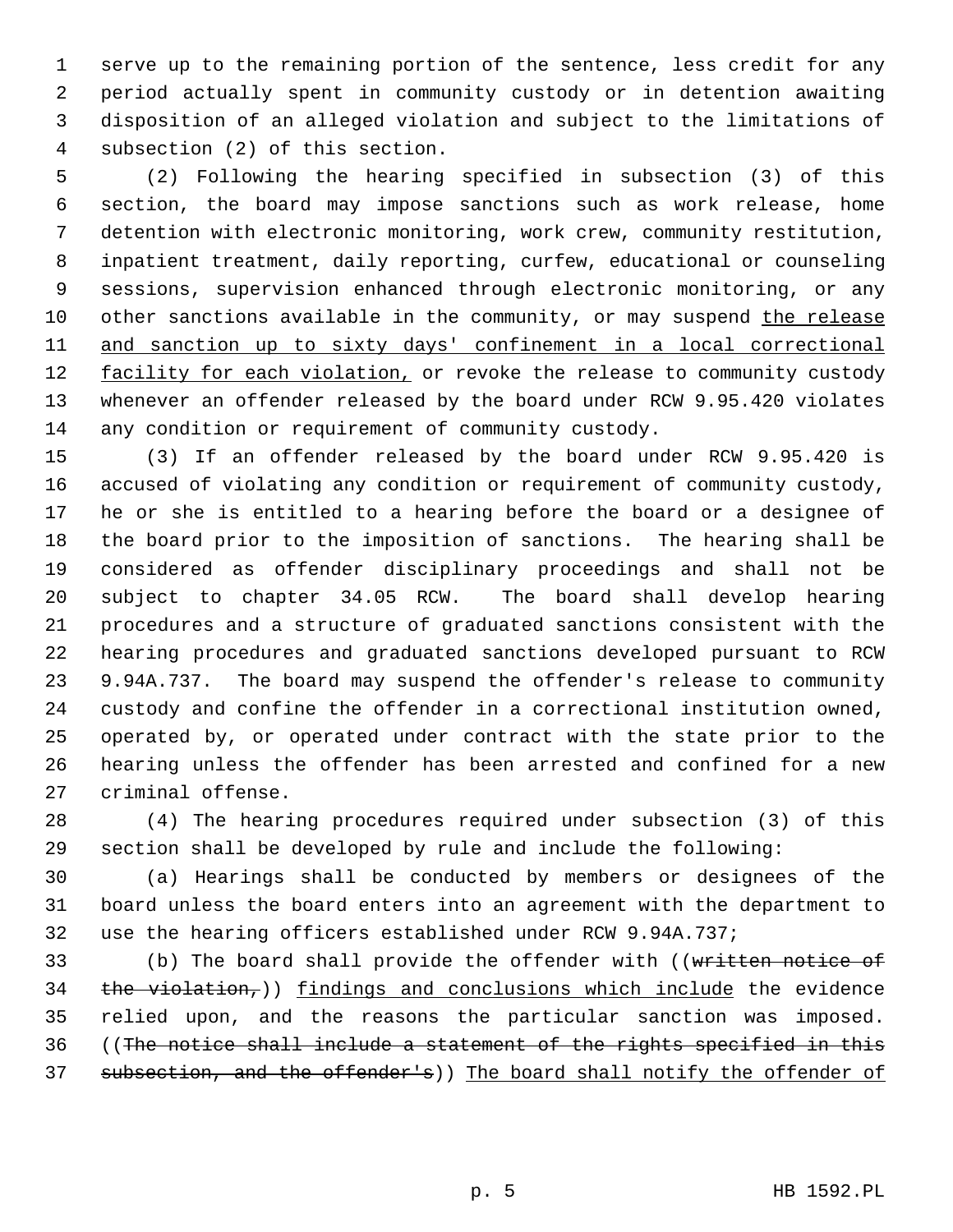1 the right to appeal the sanction and the right to file a personal restraint petition under court rules after the final decision of the board;

 (c) The hearing shall be held unless waived by the offender, and shall be electronically recorded. For offenders not in total confinement, the hearing shall be held within thirty days of service of notice of the violation, but not less than twenty-four hours after notice of the violation. For offenders in total confinement, the hearing shall be held within thirty days of service of notice of the violation, but not less than twenty-four hours after notice of the violation. The board or its designee shall make a determination whether probable cause exists to believe the violation or violations occurred. The determination shall be made within forty-eight hours of receipt of the allegation;

 (d) The offender shall have the right to: (i) Be present at the hearing; (ii) have the assistance of a person qualified to assist the 17 offender in the hearing, appointed by the ((hearing examiner)) 18 presiding hearing officer if the offender has a language or communications barrier; (iii) testify or remain silent; (iv) call witnesses and present documentary evidence; (v) question witnesses who appear and testify; and (vi) be represented by counsel if revocation of the release to community custody upon a finding of violation is a probable sanction for the violation. The board may not revoke the release to community custody of any offender who was not represented by counsel at the hearing, unless the offender has waived the right to counsel; and

27 (e) The sanction shall take effect if affirmed by the ((hearing 28 examiner)) presiding hearing officer.

29 (5) Within seven days after the ((hearing examiner's)) presiding 30 hearing officer's decision, the offender may appeal the decision to the 31 full board or to a panel of three reviewing examiners designated by the chair of the board or by the chair's designee. The sanction shall be reversed or modified if a majority of the panel finds that the sanction was not reasonably related to any of the following: (a) The crime of conviction; (b) the violation committed; (c) the offender's risk of reoffending; or (d) the safety of the community.

 (6) For purposes of this section, no finding of a violation of conditions may be based on unconfirmed or unconfirmable allegations.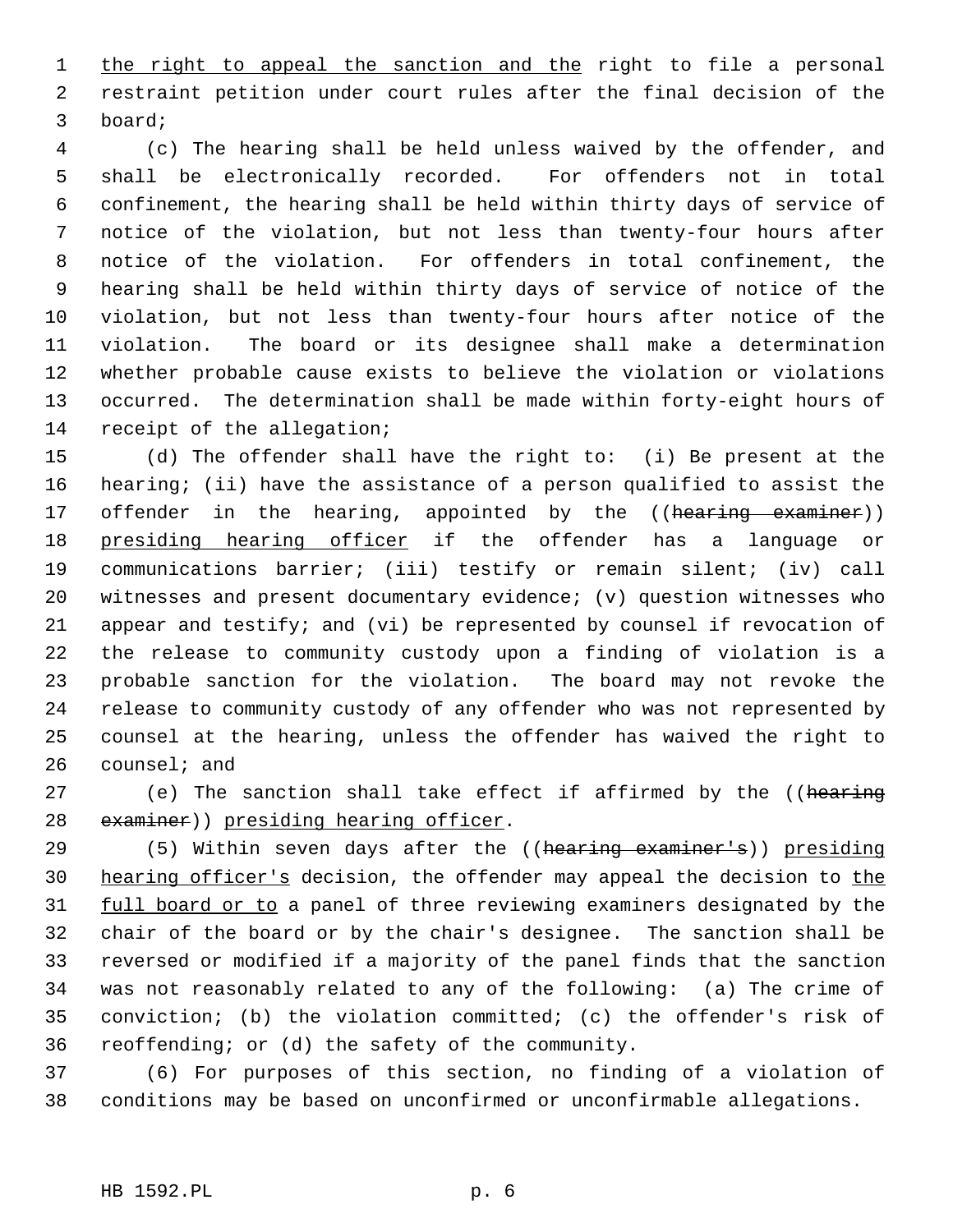**Sec. 4.** RCW 9.96.050 and 2002 c 16 s 3 are each amended to read as follows:

3 (1)(a) When ((a prisoner)) an offender on parole has performed all obligations of his or her release, including any and all legal financial obligations, for such time as shall satisfy the indeterminate sentence review board that his or her final release is not incompatible with the best interests of society and the welfare of the paroled individual, the board may make a final order of discharge and issue a 9 certificate of discharge to the ((prisoner)) offender. ((The 10 certificate of discharge shall be issued to the offender in person or 11 by mail to the prisoner's last known address.))

12 (b) The board retains the jurisdiction to issue a certificate of 13 discharge after the expiration of the offender's or parolee's maximum statutory sentence. If not earlier granted and any and all legal 15 financial obligations have been paid, the board shall issue a final 16 order of discharge three years from the date of parole unless the 17 parolee is on suspended or revoked status at the expiration of the 18 three years.

 (c) The discharge, regardless of when issued, shall have the effect 20 of restoring all civil rights lost by operation of law upon conviction, and the certification of discharge shall so state.

 (d) This restoration of civil rights shall not restore the right to 23 receive, possess, own, or transport firearms.

 (e) The board shall issue a certificate of discharge to the offender in person or by mail to the offender's last known address.

 (2) The board shall send a copy of every signed certificate of discharge to the auditor for the county in which the offender was sentenced and to the department of corrections. The department shall create and maintain a data base containing the names of all felons who have been issued certificates of discharge, the date of discharge, and the date of conviction and offense.

 ((The board retains the jurisdiction to issue a certificate of discharge after the expiration of the prisoner's or parolee's maximum statutory sentence. If not earlier granted, the board shall make a final order of discharge three years from the date of parole unless the parolee is on suspended or revoked status at the expiration of the three years. Such discharge, regardless of when issued, shall have the effect of restoring all civil rights lost by operation of law upon